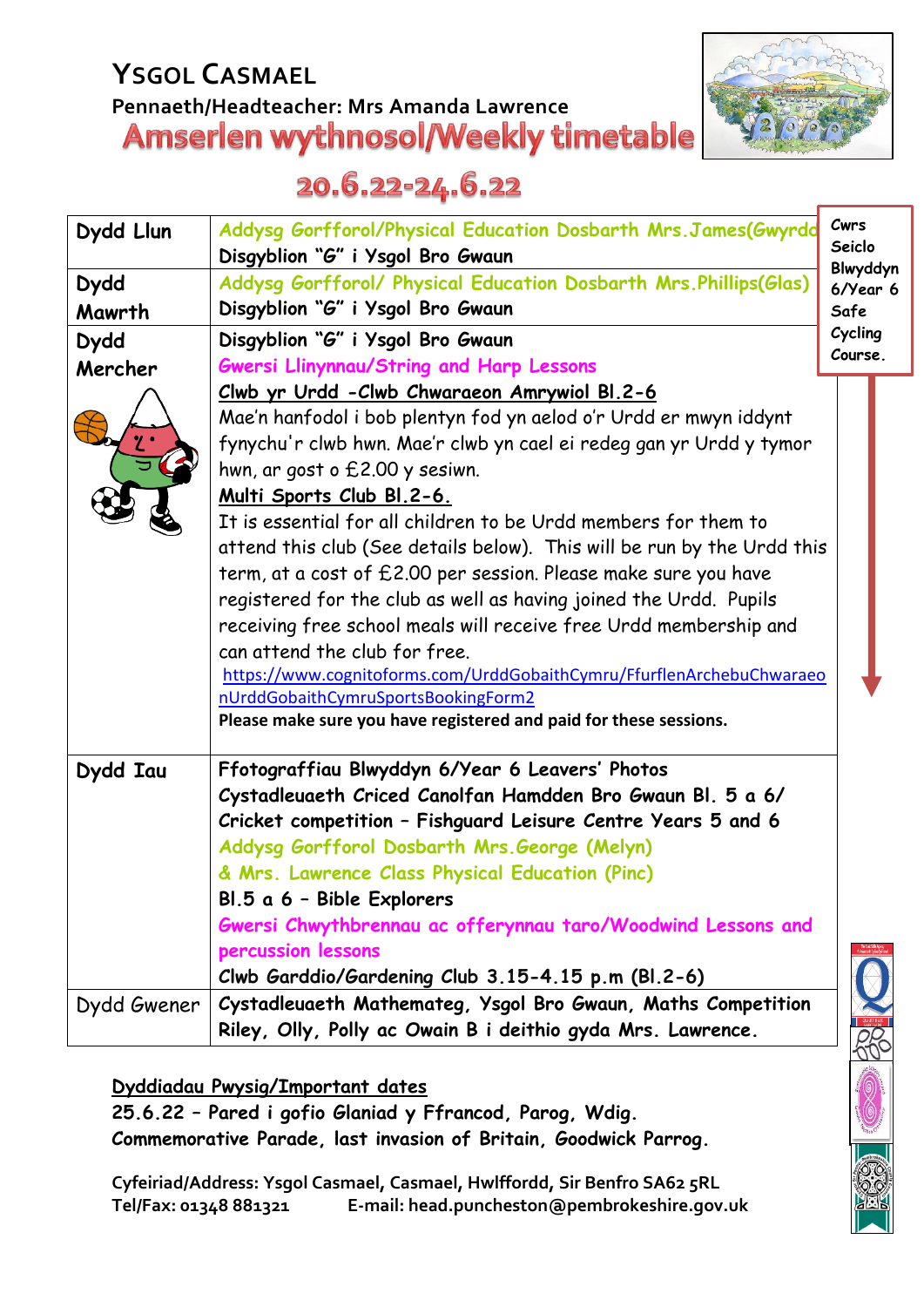#### **YSGOL CASMAEL Pennaeth/Headteacher: Mrs Amanda Lawrence Amserlen wythnosol/Weekly timetable**



20.6.22-24.6.22

**Mae dillad ar gael i blant tua 9 oed ar gyfer gwisgo yn y Parêd. Mae croeso i bob plentyn gwisgo gwisg Gymreig ar gyfer y diwrnod. Bydd gan yr Ysgol faner 'Ysgol Casmael' iw harddangos. Croeso i bawb ymuno y yr hwyl. Rhowch wybod, os gwelwch yn dda, os yr ydych yn golygu ymuno yn yr hwyl.**

*Costumes are available for some pupils - not all - ( 100 costumes have been made by local volunteers). These will be for pupils around 9 yrs of age. Everyone is welcome to join the parade- whether in their own clothes or in their own St David's Day costume .... the more the merrier. We will be carrying the school banner and it will be a fun day for all. Please let us know if you can be present so that we can plan ahead*



**Cyfeiriad/Address: Ysgol Casmael, Casmael, Hwlffordd, Sir Benfro SA62 5RL Tel/Fax: 01348 881321 E-mail: head.puncheston@pembrokeshire.gov.uk**